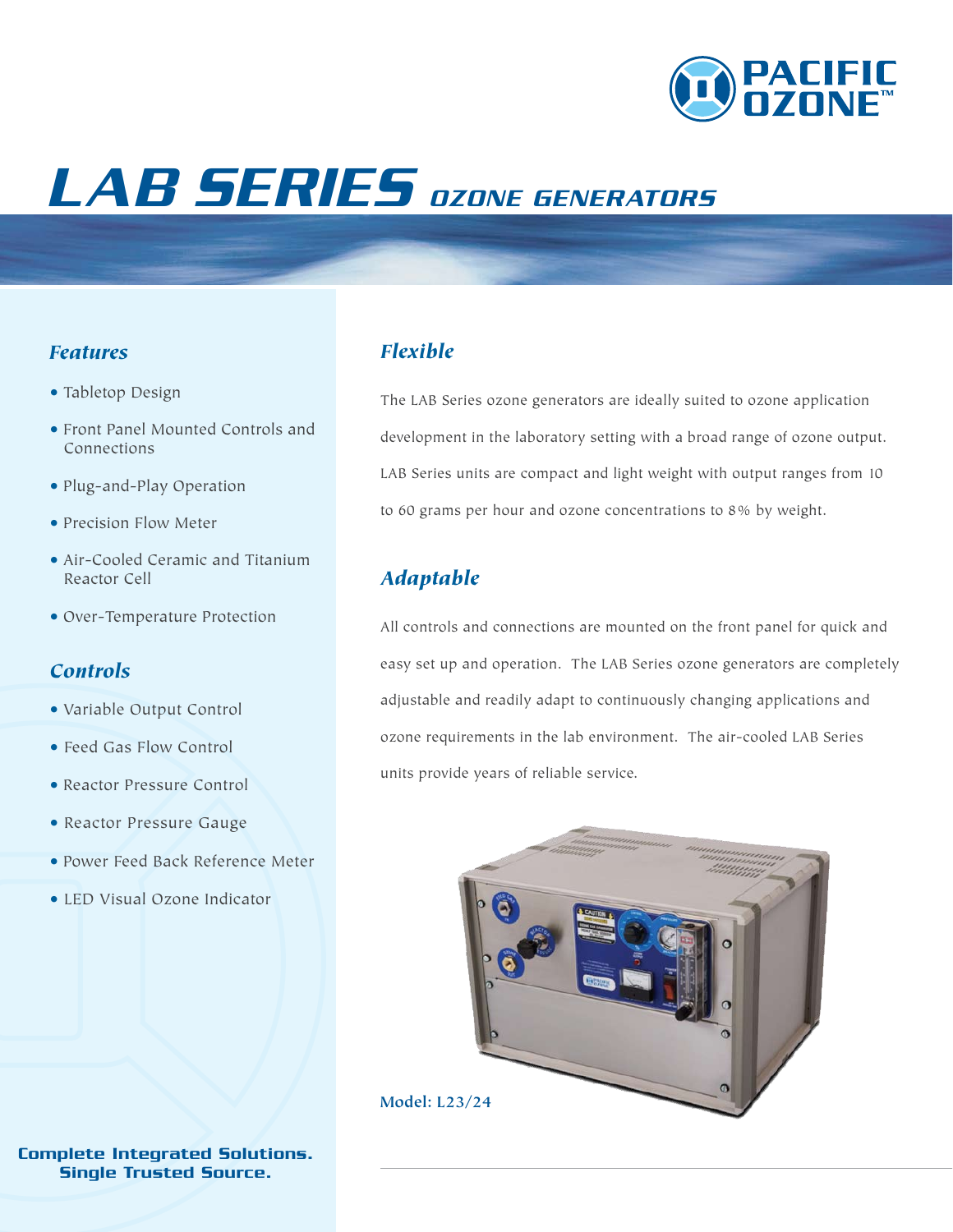### LAB **SERIES** OZONE GENERATORS

**Model: R-LAB111 (115V)**

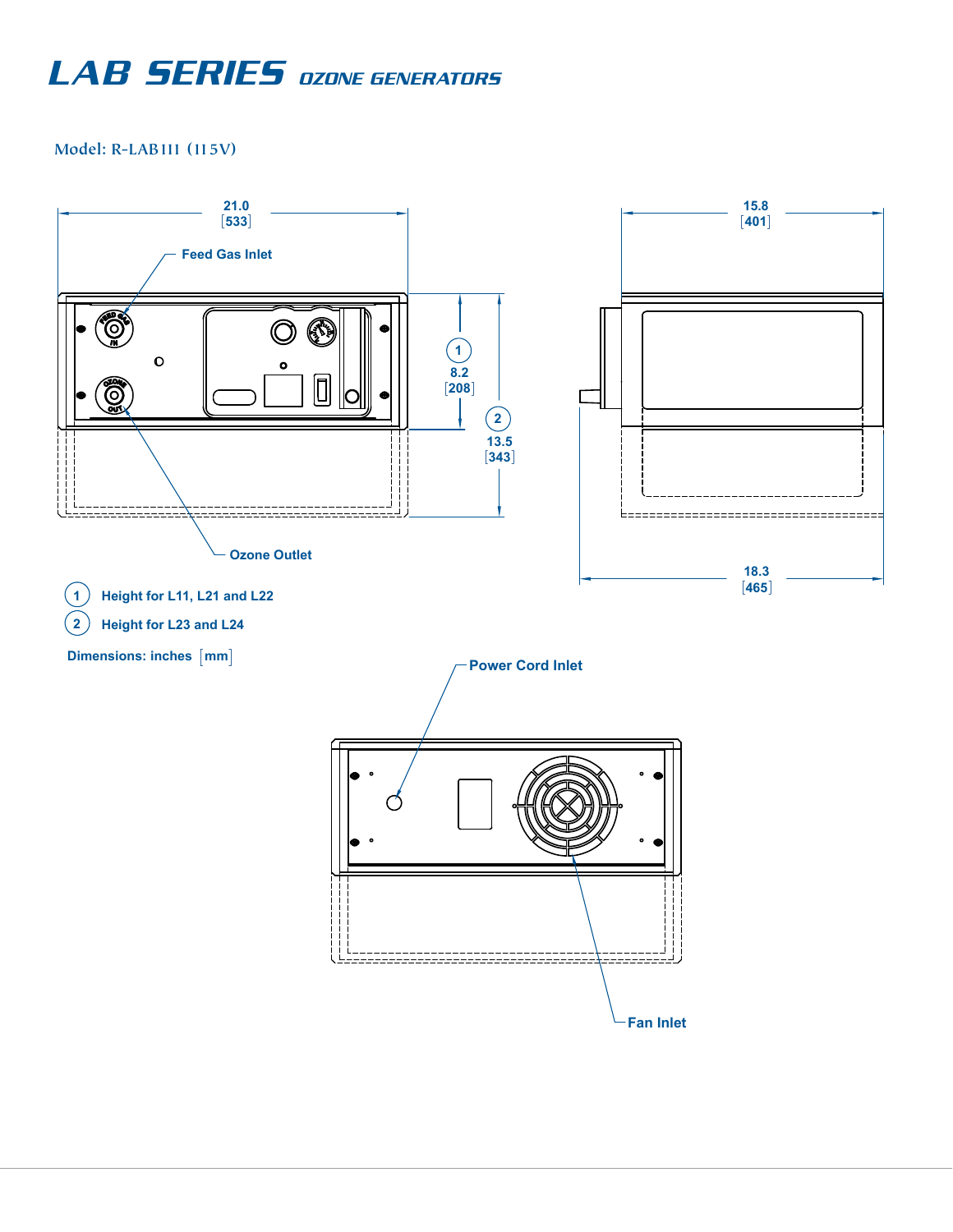## LAB **SERIES** OZONE GENERATORS

| <b>Technical Specifications</b>              |                          |                             |                                 |                                  |                             |                |                                         |                             |                                 |             |
|----------------------------------------------|--------------------------|-----------------------------|---------------------------------|----------------------------------|-----------------------------|----------------|-----------------------------------------|-----------------------------|---------------------------------|-------------|
| Model/<br>Part Number                        | Max. Ozone<br>Production | Max. Ozone<br>Concentration | Max. Reactor<br><b>Pressure</b> | <b>Feed Gas</b><br>Flow<br>Range | Power<br><b>Consumption</b> | Air<br>Cooling | <b>Feed Gas</b><br><b>Inlet Fitting</b> | Ozone<br>Outlet<br>Fitting  | <b>Dimensions</b><br>(HxWxD)    | Weight      |
|                                              | lbs./day<br>(grams/hour) | % weight                    | psig (bar)                      | scfh<br>(lpm)                    | watts                       |                | scfm (lpm) inches (mm) inches (mm)      |                             | inches (mm)                     | lbs<br>(kg) |
| L11/<br>$R-LABIII$ (115V)<br>R-LAB112 (230V) | 0.6<br>(12)              | 8%                          | 12(0.8)                         | $7 - 10$<br>$(3.3 - 4.7)$        | 230                         | 240<br>(6796)  | $1/4$ " fnpt<br>$(6.35$ mm)             | $1/4$ " fnpt<br>$(6.35$ mm) | 8.2x21.0x18.3<br>(208x533x465)  | 42<br>(19)  |
| L21/<br>R-LAB211 (115V)<br>R-LAB212 (230V)   | 1.0<br>(18)              | 8%                          | 12(0.8)                         | $7 - 10$<br>$(3.3 - 4.7)$        | 335                         | 240<br>(6796)  | $1/4$ " fnpt<br>$(6.35$ mm)             | $1/4$ " fnpt<br>$(6.35$ mm) | 8.2x21.0x18.3<br>(208x533x465)  | 46<br>(21)  |
| L22/<br>R-LAB221 (115V)<br>R-LAB222 (230V)   | 1.6<br>(30)              | 8%                          | 12(0.8)                         | $7 - 20$<br>$(3.3 - 9.4)$        | 370                         | 240<br>(6796)  | $1/4$ " fnpt<br>$(6.35 \text{ mm})$     | $1/4$ " fnpt<br>$(6.35$ mm) | 8.2x21.0x18.3<br>(208x533x465)  | 50<br>(23)  |
| L23/<br>R-LAB231 (115V)<br>R-LAB232 (230V)   | 2.4<br>(45)              | 8%                          | 12(0.8)                         | $10 - 30$<br>$(4.7 - 14)$        | 440                         | 240<br>(6796)  | $1/4$ " fnpt<br>$(6.35$ mm)             | $1/4"$ fnpt<br>$(6.35$ mm)  | 13.5x21.0x18.3<br>(343x533x465) | 55<br>(25)  |
| L24/<br>R-LAB242 (230V)                      | 3.2<br>(60)              | 8%                          | 12(0.8)                         | $10 - 40$<br>$(4.7 - 19)$        | 530                         | 240<br>(6796)  | $1/4$ " fnpt<br>$(6.35$ mm)             | $1/4"$ fnpt<br>$(6.35$ mm)  | 13.5x21.0x18.3<br>(343x533x465) | 60<br>(27)  |

| <b>Operational Requirements</b>              |                      |                                                |  |  |  |  |  |  |
|----------------------------------------------|----------------------|------------------------------------------------|--|--|--|--|--|--|
| Model/<br><b>Part Number</b>                 | <b>Feed Gas Flow</b> | <b>Electrical Requirement</b>                  |  |  |  |  |  |  |
|                                              | scfh (lpm)           | volts, Hz                                      |  |  |  |  |  |  |
| L11/<br>$R-LABIII$ (115V)<br>R-LAB112 (230V) | 10(4.7)              | 115V 60Hz or 230V 50/60Hz, 1 phase 15A Circuit |  |  |  |  |  |  |
| L21/<br>R-LAB211 (115V)<br>R-LAB212 (230V)   | 10(4.7)              | 115V 60Hz or 230V 50/60Hz 1 phase 15A Circuit  |  |  |  |  |  |  |
| L22/<br>R-LAB221 (115V)<br>R-LAB222 (230V)   | 20(9.4)              | 115V 60Hz or 230V 50/60Hz 1 phase 15A Circuit  |  |  |  |  |  |  |
| L23/<br>R-LAB231 (115V)<br>R-LAB232 (230V)   | 30(14)               | 115V 60Hz or 230V 50/60Hz 1 phase 15A Circuit  |  |  |  |  |  |  |
| L24/<br>R-LAB242 (230V)                      | 40(19)               | 230V 50/60Hz 1 phase 15A Circuit               |  |  |  |  |  |  |